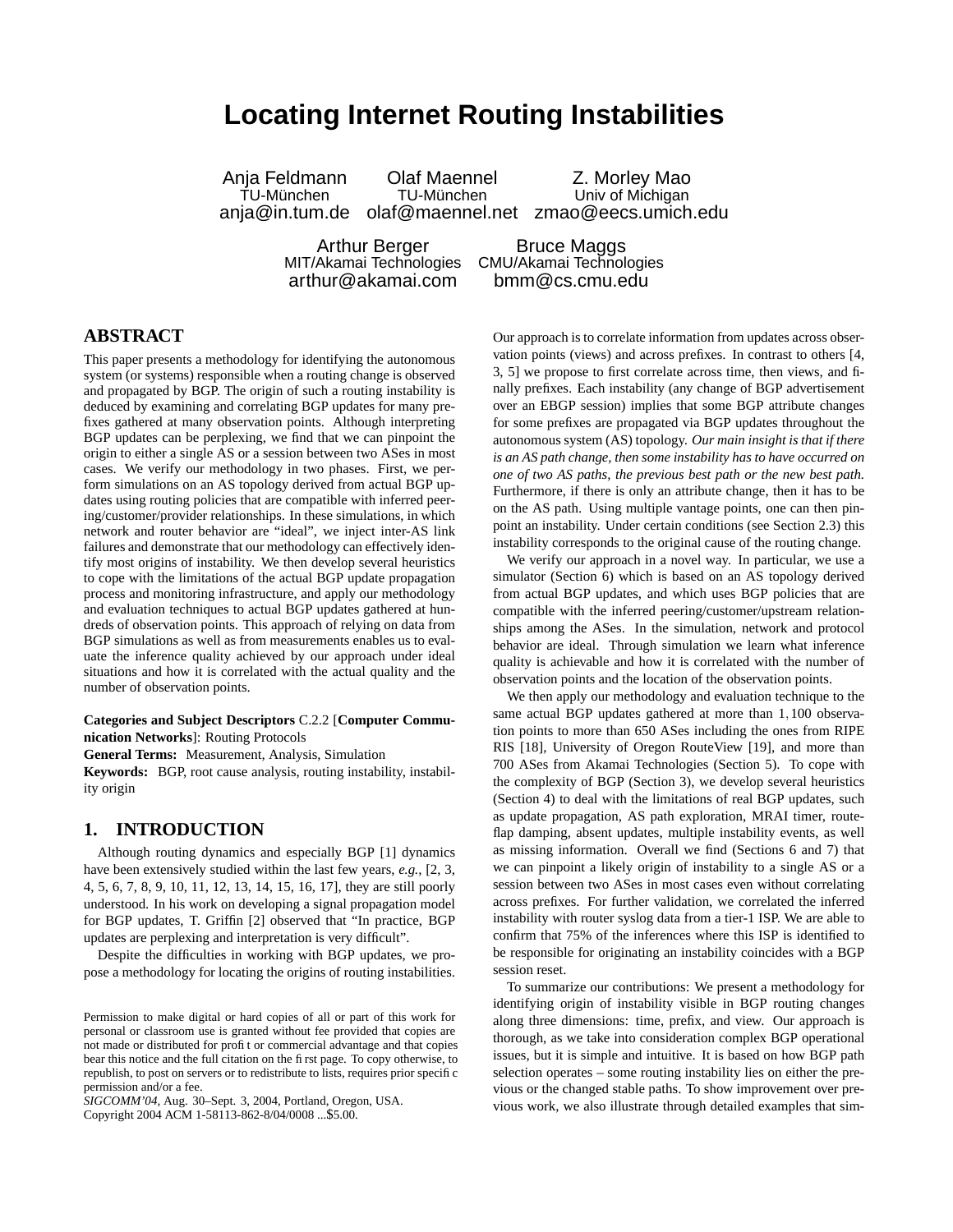

**Figure 1: Example AS topology.**

plified assumptions do not hold in practice. Furthermore, a main distinction of our work is that we use simulation as a validation methodology on an accurate, fairly complete AS topology to understand when we can and cannot narrow down the instability origin and the effect of vantage points on the inference. Finally, we apply our inference methodology on a large set of BGP data from diverse vantage points.

## **2. IDEAL METHODOLOGY**

The goal of this Section is to propose a methodology for inferring the origin of routing instabilities from their effects – the results of the BGP convergence process. Each instability may cause BGP updates to propagate through the Internet which can be observed at various monitoring points throughout the network. We use these updates to identify the instability origins. Moreover, the methodology is applicable to any other path vector routing protocols.

We refer to the location of a routing instability, either internal to an AS or between two ASes with BGP peering session(s), as an *instability origin*, and refer to the resulting sequence of BGP update messages as an *instability burst*. The specific instability burst observed at particular points on the Internet via monitoring sessions differs according to the location of the observation point (also referred to as view), the instability origin, the policies of the ASes along the AS path, the effects of timing imposed on the message ordering, and the AS topology itself. When the instability cause is due to an event internal to a given AS, excluding EBGP sessions to its neighbors, we say the cause is located in the given AS. When the cause of the instability is due to an event at an EBGP session between two given ASes, we say the cause is located at the edge between the two given ASes. (Note that in the latter case we do not try to determine which router at either end of the EBGP session initiated the event.)

#### **2.1 Basic methodology**

Let us consider the example AS topology in Figure 1 where AS1 is originating a route to prefix P. Assume the single link between AS1 and AS2 fails. In this case, the best BGP route at AS2 and AS4 changes from the solidly marked one to the dashed one. Given EBGP monitoring sessions to AS2, AS3 and AS4 (not shown in the figure), one will observe BGP updates at AS2, similar to the ones propagated to AS4, but none at AS3. The best path propagated by AS2 changes from P:21 to P:231. This is the kind of information that we take advantage of. In this case we can narrow the cause of the routing instability to AS2, or the edge between AS1 and AS2. The main idea is that when there is a change in the best BGP path, the origin of instability is either on the new path or on the old path or induces another instability on either of the two paths. Furthermore, the original or the induced instability must be on whichever of these two paths is "better" when compared head-to-head. To see this, notice that if the old path was better, then there would be no path change without instability on the old path. On the other hand, if the new path is better, then there must have been some instability



**Figure 2: Per prefix – ideal meth. for locating instabilities.**

on the new path. While it is not always obvious to an outside observer which of the two paths (old and new) is better, it is possible to derive a set of candidates for the instability by taking the union of the two paths. Alternative heuristics that are more aggressive are presented in Section 4. For example, here one may presume that the best path is the one with shorter path length: P:21. Similarly, the EBGP monitor at AS4 sees previous and new paths of P:421 and P:4321, and may presume that the best path is P:421.

Using information from multiple monitoring sessions helps narrow down the origin of the instability. Assume that the instability under consideration is the only instability during some time period. Then all path changes for the prefix P are due to this instability. This implies that the instability is visible at each observation point receiving BGP updates for P, which means that it is present in the intersection of the corresponding candidate sets. In the present example, the intersection from the EBGP monitoring sessions at AS2 and AS4 yields the candidate set of AS1, AS2, and the edge between AS1 and AS2.

The lack of a BGP update is another information source. It indicates a stable best path which implies that the current path does not suffer any instabilities. Thus, the candidate set can be further reduced by *excluding* the union of the candidate sets from those observation points without BGP updates. In this example, the lack of updates at the EBGP monitoring session at AS3 implies that the instability is neither within AS1, AS3 nor at the edge AS1 to AS3. Thus, AS1 can be removed as a possible cause of the instability, and the resulting candidate set is AS2 and the edge between AS1 and AS2. This basic approach is summarized in Figure 2.

- This ideal methodology assumes the following:
- 1. All updates caused by an instability event are identifiable.
- 2. At any time each prefix is only hit by one instability event.
- 3. BGP convergence finishes within some time period.
- 4. We can determine which paths are stable.
- 5. We can determine which of two BGP paths is better.
- 6. There are no *induced* instabilities (see Section 2.2).

While any of the above may not apply with actual BGP update data, it is possible to develop heuristics to deal with each violation of these assumptions as described in Section 4. Furthermore, it is possible to evaluate the methodology using simulations, see Section 6. This enables us to calibrate our expectations.

## **2.2 Cautions**

Next we illustrate using simple examples why the details and the assumptions matter when trying to locate routing instabilities. For a related discussion see [11].

**Caution on excluding candidate ASes:** Suppose at a given observation point and for a given prefix P one sees previous and new stable paths of P:7,6,5,4,3,2,1 and P:7,6,5,8, 3,2,1 respectively. One might think that AS 7 or 6, or 2 or 1 could not be the cause of the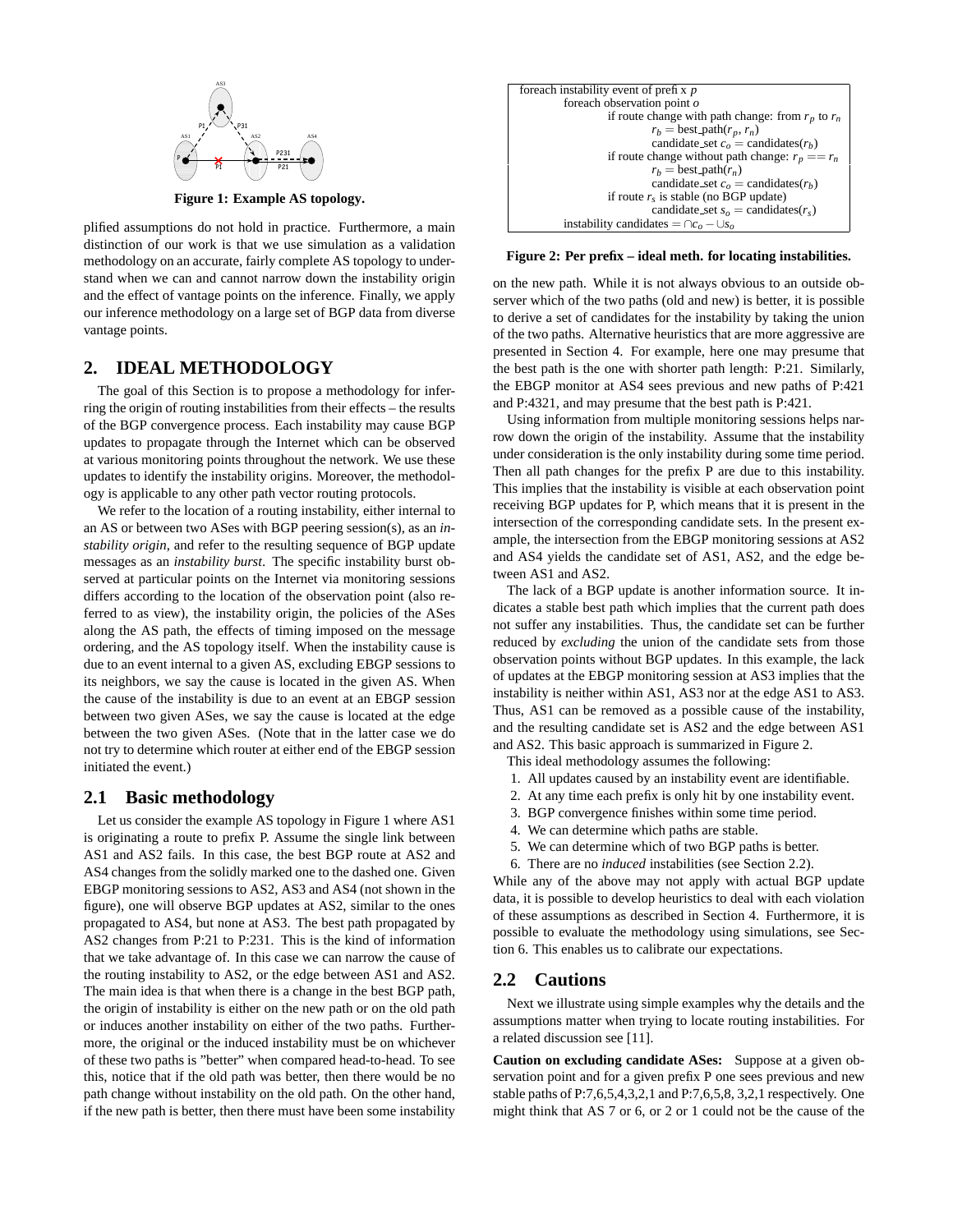

routing change, and thus these shared segments of the two paths could be excluded from the candidate set. However, such inference can be erroneous and is not made in the "ideal methodology" of Figure 2. The following two examples show that if the previously best and the new best path share segments, it can be important to include the shared segments in the candidate set. This is where our methodology differs from the approach by Chang et al. [4] which can incorrectly exclude some instability originators.

Consider the example shown in Figure 3(a). Customer, AS1, is multi-homed to two providers, AS2 and AS3. Both providers, AS2 and AS3, have the same upstream provider AS4. And AS4 peers with AS5 at two peering points. AS4 learns of the given prefix from AS2, and may propagate the path P:421 to AS5 on one of the two peering sessions, the top one in Figure 3(a). Likewise, AS4 also learns of the given prefix from AS3, and may propagate the path P:431 to AS5 on the second of the two peering sessions, the bottom one in Figure 3(a). With cold potato routing [20], AS5 chooses to announce the single route P:5421 to other ASes, including an EBGP session with an observation point (not shown in the figure). Now of key interest in the present example, due to say an internal failure within AS5 or an operator in AS5 intentionally changing IGP costs, the route announced by AS5 to other ASes changes from P:5421 to P:5431. Thus AS5 is the instability originator even though the AS path change is at a different location, *i.e.,* from 421 to 431. Thus the tie breakers cause situations in which changes within a remote AS can lead to AS path changes in the initial (closer to the origin AS) segment of the AS path.

Furthermore, consider the example shown in Figure 3(b). Here the customer, AS1, is again multi-homed but to only a single provider and originates prefix P. AS2, as well as AS3, and AS4 all use cold potato routing in the sense that they use the IGP metrics to initialize the MED values within the BGP updates. In this case it might well be that AS5 uses a route which is propagated along the solidly marked path while AS6 is using the dashed one. Lastly, based on received MED values, next hop IP's and IGP costs, AS7 chooses to announce path P:754321 on an EBGP session to some observation point (not shown in the figure). Now assume that the solid link between AS1 and AS2 fails. In this case the next hop of the BGP update from AS2 to AS3 together with the MED value will change. This causes all routers within AS3 to change their best path to the dashed path. This implies that the BGP update from AS3 to AS4 will have a different next hop and a different MED value. This will cause AS5 and AS6 to announce new next hop and different MED values to AS7. Since the next hop and MED values received by AS7 have changed, AS7 may change its preference from AS5 to AS6, and announce a new path of P:764321 to the observation point. Thus, a link failure in or between some AS near the origin AS, *i.e.,* AS1 to AS2, can cause an AS path change at a subsequent location on the path, *i.e.,* from P:754 to P:764. If one

imagines a slightly more complex internal topology, even changes to IGP metrics within an AS can have such an effect. Using IGP metrics as MED values creates a link between internal changes and external effects and therefore between distant ASes. Similar effects are possible using communities.

**Caution on instability propagation:** Figure 3(c) shows the danger of assuming that all instabilities are propagated. In this specific case, AS6 uses the dotted route to prefix P, P:6421, while AS5 uses the solid one P:5421. Now suppose that AS2 does AS path prepending on one of the EBGP sessions with AS4, and that this causes AS4 to switch its best route for P to the dotted one. This change has no impact on AS6 since its route does not change. AS5 will receive updates since the IGP/MED values within AS4 changed. This may cause AS5 to switch to the dashed path via AS3, P:5321. Hence we have a situation where the best path of AS6, in the sense of AS-level path P:6421, has an instability, but AS6 will not receive a corresponding BGP update. This can be achieved via IGP/MED coupling and filters, *e.g.,* using communities. In essence this problem corresponds to the previous problem.

**Caution regarding induced updates:** Figure 3(d) shows the danger of assuming that the origin of all instabilities is in either on the new or on the old path. In this specific case, AS4 prefers the route P:321 for prefix P instead of the route P:61. Accordingly it advertises the route P:4321 to AS5, and AS5 advertises P:5871 to an observer. If the link between AS2 and AS3 goes down, AS4 revises its advertisement to AS5 to the route P:461. If now AS5 prefers the route P:461 over the route P:871 it will advertise the route P:5461 to an observer. Thus the observer sees the route to P change from path P:5871 to P:5461, even though the original failure is the link between AS2 and AS3. In this case the original failure *induced* or triggered a route change at AS5. While the routing decision at AS4 may seem unorthodox, it is nevertheless coherent in the sense that AS4 uses a consistent ranking of the paths. Induced updates can occur if the ranking of routes differs between providers. Our methodology is capable of locating the AS where the route change is induced, but may not be able to locate the original cause of the instability. On the one hand this is disappointing, yet on the other hand locating the induced instability already reduces the problem and is valuable in itself. The problem introduced by induced updates is that the intersections can be empty, if a subset of the observers point towards the original instability and another subset to an induced update, or even incorrect, *e.g.,* if A is the instability origin AS, B the AS at which an update is induced, and A, C is the subset that one subset of the observer identifies, and B, C is identified by another subset. Nevertheless it is the case that each set of observers can be partitioned in such a way that the intersection of the union of the AS paths will include either one AS at which an update is induced or the original instability.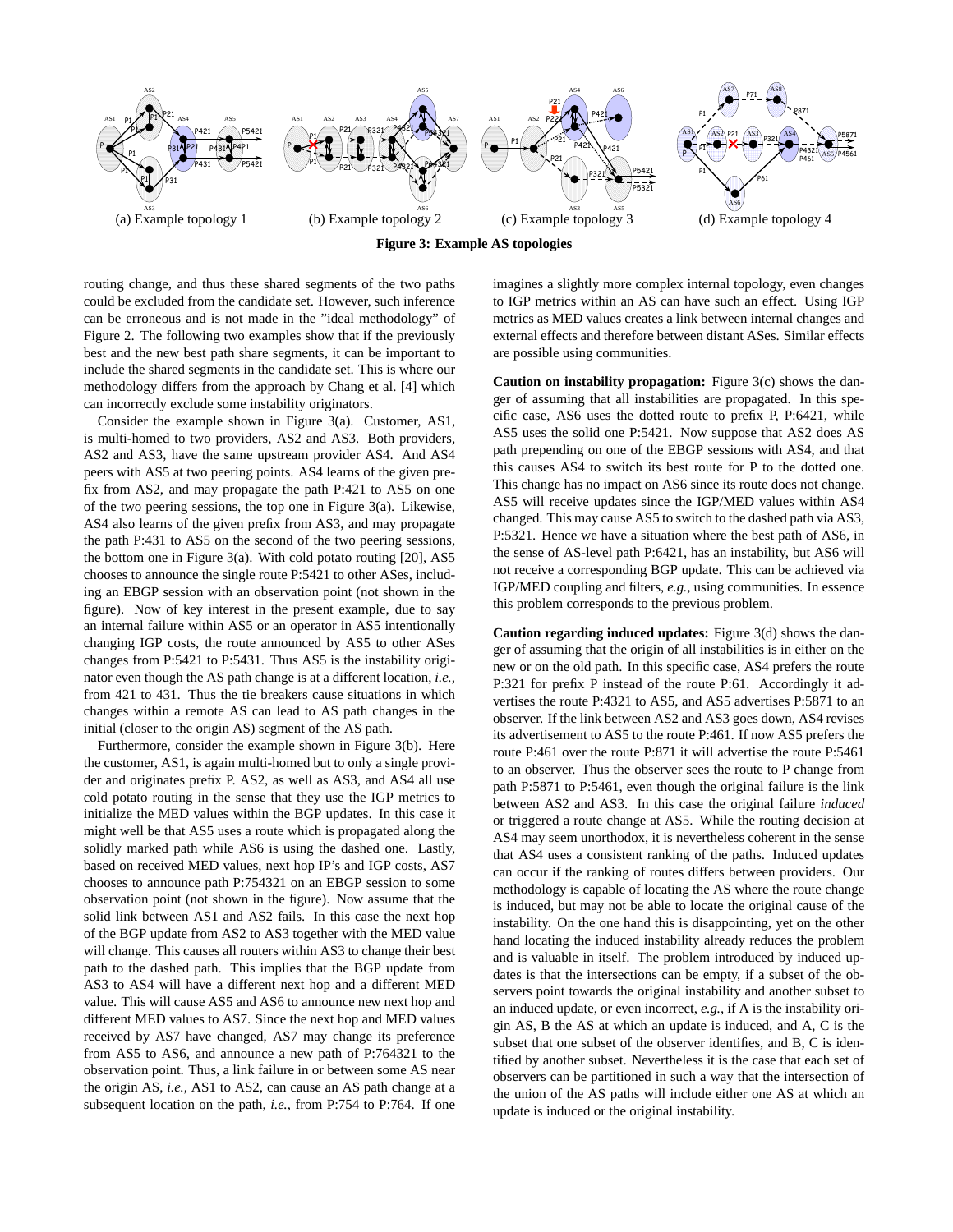# **2.3 Identifying link changes**

The cautionary examples highlight that the union and the intersection rules are only heuristics. Yet these are sensible heuristics and we now provide some formal justification. In particular, we analyze the effectiveness of the union heuristic in the simplified model of BGP that is realized by our simulator. Each of the theorems in this section relies on one or more of the following assumptions.

ASSUMPTION 2.1. *The simplified BGP model assumes:*

- *a) The only events in the network are link failures and link restorations, and the network fully converges to new routes between successive events.*
- *b) Routes are chosen based on the AS Path attribute only. Other attributes such as MED and next hop are not considered in calculating local preferences. There is at most one peering session between any pair of ASes.*
- *c) For each destination and for each AS, routes are chosen based on a total order over all possible AS paths to the destination. Although the list of paths available to an AS may change over time, the total order over all possible paths never changes.*

The following theorems relate to the union rule. Suppose that an event has occurred, and that as a result, the AS path from an observer (AS *O*) to a destination (AS *D*) has changed.

THEOREM 2.2. *Suppose Assumptions 2.1 hold. If observer O sees its path to destination D change, then on either the old path or the new path, at least one AS changes the advertisement for D that it sends to its predecessor on the path.*

**Proof:** If no AS on either the old or new paths changes its advertisement, then both paths were already available to *O*, and remain available. Since, by Assumption 2.1(c), paths are chosen according to a fixed total ordering, the old path remains preferred over the new path.  $\square$ 

Observe that, by Theorem 2.2, on either the old path or the new path from  $O$  to  $D$ , there is a maximal prefix of ASes such that every AS on the path changed its advertisement to its predecessor on the path. By definition, the last AS on the prefix did not receive a new advertisement for *D* from its successor on this path. Call this last AS on the prefix *Y*, its successor *Z*, and its predecessor *X*.

THEOREM 2.3. *Suppose Assumptions 2.1 hold. If Y is on the old path, then it either observed a link failure on the old path or received a new advertisement for a path to D from outside the old path. If Y is on the new path, then it either observed a link restoration on the new path, or it received an advertisement withdrawing a path to D from outside the new path.*

**Proof:** Suppose that *X*, *Y*, and *Z* lie on the old path, and *Y* changed its advertisement to its predecessor *X* on the old path. Since *Y* is receiving the same advertisement for *D* from its successor *Z* on the old path, then either the link between *X* and *Y* failed (and hence *Y* could no longer advertise across it), or *Y* must have learned of a new path to *D* from outside the old path that it prefers over the old path. If, on the other hand, *X*, *Y*, and *Z* lie on the new path, then either the link between *Y* and *Z* was restored, or a path to *D* that *Y* prefers over the new path was withdrawn from outside the new path.  $\square$ 

THEOREM 2.4. *Suppose Assumptions 2.1 hold. Consider the common prefix of the old and new paths from O to D. If Y appears on this prefix, it can only appear as the AS closest to D.*

**Proof:** The proof is by contradiction. If *Y* is on the common prefix with respect to the old path (but not the AS closest to *D*), then it must appear (in the same position) with respect to the new path, and vice versa. Since the link between *Y* and *X* has neither failed nor been restored (it appears on both the old and new paths), it must be that *Z* either learned of a new path from outside old path, or saw a path withdrawn from outside the new path. But both the old path and new path were available to *Y* before the event, and are still available to *Y* after the event, and (by Assumption 2.1(c)) no event observed by *Y* can change its preference of the old path over the new path.  $\square$ 

THEOREM 2.5. *Suppose Assumptions 2.1 hold. Consider the common suffix of the old and new paths from O to D. If Y lies on this suffix, then it must appear as the AS farthest from D.*

**Proof:** The proof is by contradiction. If *Y* appears on the common suffix but is not farthest from *D*, then *Y* appears in the same position with respect to both the old and new paths. On both paths, *Y* receives the same advertisement from its successor *Z*, and sends the same advertisement to its predecessor *X*. This contradicts the definition of  $Y$ .  $\Box$ 

## **2.4 Consideration of multiple prefixes**

So far we have only considered two of the possible three dimensions [3] for inferring the origin of routing instabilities: *time, views,* but not multiple *prefixes*. Since it is quite likely that multiple prefixes use the same BGP session/same link/same AS on their AS path, a failure to any of the latter will cause changes to multiple best paths. This implies that if a prefix is affected by only a single instability during some time, then we can identify correlated events. One approach is to use a **Greedy heuristic** which starts with a set *P* that includes all prefixes with instabilities during this time window. For all prefixes within the set *P*, count how often each AS topology component appears across the instability candidate sets associated with these prefixes. Choose the most frequented AS topology component *E* as the most likely instability cause/origin, and subtract the prefixes from  $P$  that include  $E$  in their candidate set. The algorithm continues until  $P$  is empty which means that all prefixes have been assigned an instability "origin".

# **3. ORIGINS OF INSTABILITIES IN BGP**

To apply the above ideal methodology to actual BGP updates we have to use a number of heuristics to deal with the assumptions. Furthermore, to assess the sensibility of the proposed Greedy heuristic one has to have a better understanding of the dependence across BGP updates for multiple prefixes. Accordingly, we delve into some BGP details and discuss what kind of instability creators exist, how instabilities propagate through the actual network and what kind of updates may be visible at an observation point.

## **3.1 Instability creators**

A BGP instability is an event that impacts inter-AS routing, see Figure 4. We exclude from the notion of an "event" the receipt of an EBGP update message. Rather, we consider the EBGP update message as a consequence of some instability. That is, in response to a BGP instability, a BGP speaking router initiates a BGP update that propagates an attribute change from one BGP peer to another. Before reviewing the types of BGP instabilities, we review the main steps of how BGP chooses its routes. For each BGP session, the input filter policies, which can rewrite the BGP attributes,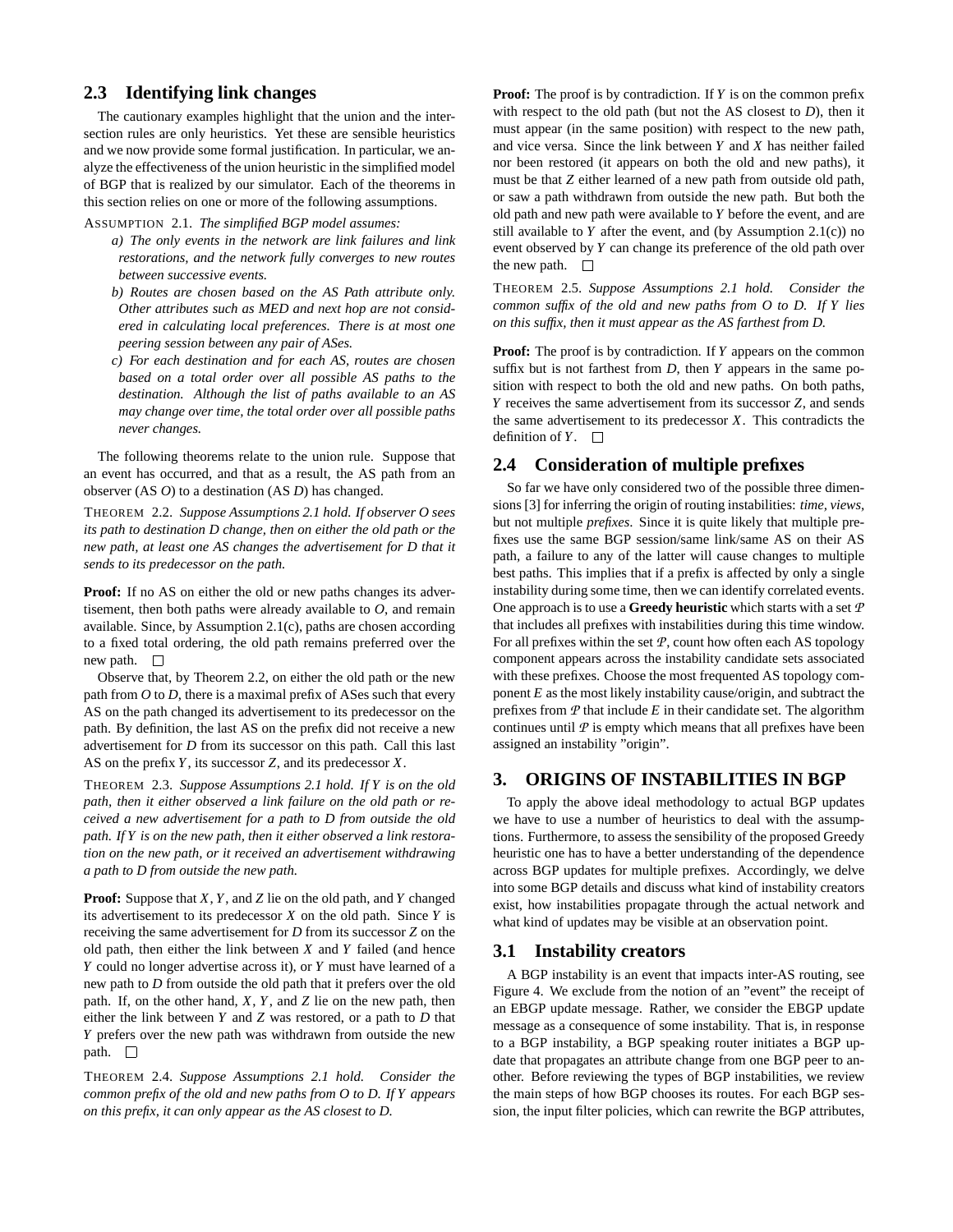| Examples                                               |
|--------------------------------------------------------|
| session establishment/teardown/reset                   |
| fi lter changes and/or BGP attribute manipulations     |
| usually imply session (soft-)reset or graceful restart |
| IGP metric changes, link or node failures/repairs      |
| renumbering, link or node failures/repairs             |
| link failures/repairs, node failures/repairs           |
| may cause BGP session availability changes             |
| and IGP cost changes                                   |
| addition/deletion of network prefixes                  |
| delay of the propagation of updates                    |
|                                                        |

**Figure 4: BGP instability and their typical causes.**

are applied first. Then the BGP decision process considers a priority list of attributes to select the best path. If the best route changes, then the routing table is updated, and the new best route is passed through the output filter policies, which can again rewrite the BGP attributes. Finally the updates are propagated to the BGP peer.

Note that changes to filter policies can originate BGP instabilities, since each BGP configuration change implies that the BGP peers have to reconcile their databases. Accordingly, updates that were previously filtered may now be considered during the best path selection step or updates that were previously selected as best path may now be filtered. Accordingly, BGP instabilities can have their origin at the source of the prefix, in the input filters, the decision process, the output filters, or through the availability of BGP sessions. While the filters are limited to the BGP attributes, the decision process also uses the following other resources: link availability, node reachability, IGP cost, and next hop IP addresses.

Accordingly, the BGP instabilities can be initiated by: changes to the availability of BGP sessions, the BGP session filters, the link and/or node availability, introduction of withdraw of prefixes including aggregation, IGP cost changes, or IP address changes. Typical examples for each of these are given in Figure 4. Note that one kind of change, *e.g.,* a node failure, may imply other failures, *e.g.,* multiple link failures, which can in turn imply other changes, *e.g.,* IGP cost changes.

Next we consider what kind of BGP updates these BGP instabilities impose. Here the first question is which prefixes will see any updates, referred to as *relevant prefixes*. An instability is relevant to a prefix if an attribute of its best path or if its filter policy is changed. In terms of blaming an AS for an instability, one has to distinguish between changes within an AS, called *internal changes*, and between ASes, *called external* changes. Typical internal changes are those associated with IBGP sessions. Others are IGP traffic engineering operations changing IGP metrics. Typical external changes are changes to EBGP sessions, *e.g.,* for the purpose of traffic engineering and may include subaggregation, or aggregation of prefixes, changing filter rules, AS path prepending, *etc.* The difference between internal and external changes is that the latter usually only impacts the prefixes whose best path includes that session and therefore both ASes. Internal changes can impact prefixes with diverse next hop and previous hop ASes.

The next question is what kind of updates will a prefix experience. One important factor is the diversity of routes available to the best path selection process. A link or BGP session failure can disrupt the connectivity between two ASes and affect many prefixes. The existence of an alternative route causes the selection of a new best path, which will not be propagated if it has the same attribute values or if it is caught in the output filter. Otherwise it announces the existence of an alternative route. This route may differ from the old one in either the AS path, the next hop, or other attribute changes. An AS path change is necessary if reachability via the old AS path is no longer given, *e.g.,* if two ASes have a single EBGP session and it fails, or if an internal link failure causes a network split, or if the reachability via the new AS path is more attractive.

Yet, by design not all instabilities impact reachability, *e.g.,* peering usually requires BGP sessions at at least three diverse locations and ASes usually have multiple upstream providers. This diversity implies that the addition of a new route or the withdraw of a route usually just adds one more variant to the best path selection process, *e.g.,* if two EBGP sessions exist between two ASes one may expect to learn two routes to each prefix routed via these sessions which, if a consistent routing policy is used, will have the same AS path. Accordingly, the BGP decision process may choose between multiple routes with the same AS path. In addition, if the prefix is reachable via another AS, further alternatives are available to the decision process. If the routes have the same length AS path, the decision about which route is best depends on the MED values, the IGP distance metrics, and the next hop IP addresses. Accordingly, the addition of a new route or the retraction of the best route can, ignoring steps above AS path change in the BGP decision process, *e.g.,* local preference, either lead to a AS path change with and without next hop change, a next hop IP address change without AS path change, or no change at all if there are multiple peerings between the same routers. In this case, each router may make a different decision which implies that AS path changes are likely to occur for only a subset of the relevant ASes.

Since the IGP metric and the IP addresses are used as tie breakers in the BGP decision process, changes to these cause instabilities to those prefixes using this AS as a transit AS. While IP address changes are expected to be rare, intra-domain traffic engineering is more widespread especially since the introduction of tools, such as Bravo [21]. Accordingly, a sizable number of prefixes may see AS path and/or next hop changes. Inter-domain traffic engineering [22] takes advantage of the full spectrum of options that BGP provides including but not limited to AS path prepending, filtering, local preference, prefix deaggregation, prefix aggregation, IGP metric changes, MED changes, EBGP session parameter changes. But since automatic tools are still a rarity, most of the tuning is still done by hand.

In summary, most instability events cause BGP updates to a number of prefixes at about the same time. But not all of these have to result in an AS path change. Other instability events are of concern to only individual prefixes. Note that human misconfigurations of BGP [23] are either unintended changes impacting single prefixes, IGP costs, or whole BGP sessions. Figure 5 tabulates the various possibilities.

#### **3.2 Instability propagation**

Next we consider the effects of routing instability in terms of how these BGP updates propagate through the Internet, and where they are observable. While some BGP updates change almost all attributes, quite a few only change a single attribute. We classify updates according to the attribute change with the biggest impact with regard to how far the update are propagated, see Figure 6.

Next we define an abstraction of the actual AS topology that we use in our arguments below. Each reasonably sized AS consists of a number of routers that have between them full IBGP connectivity, either via a full IBGP mesh, route reflectors, or confederations. Accordingly, we model each AS as a clique, one node for each router and an edge for each node pair. Each EBGP session between AS A and B corresponds to an edge between a node of the clique of AS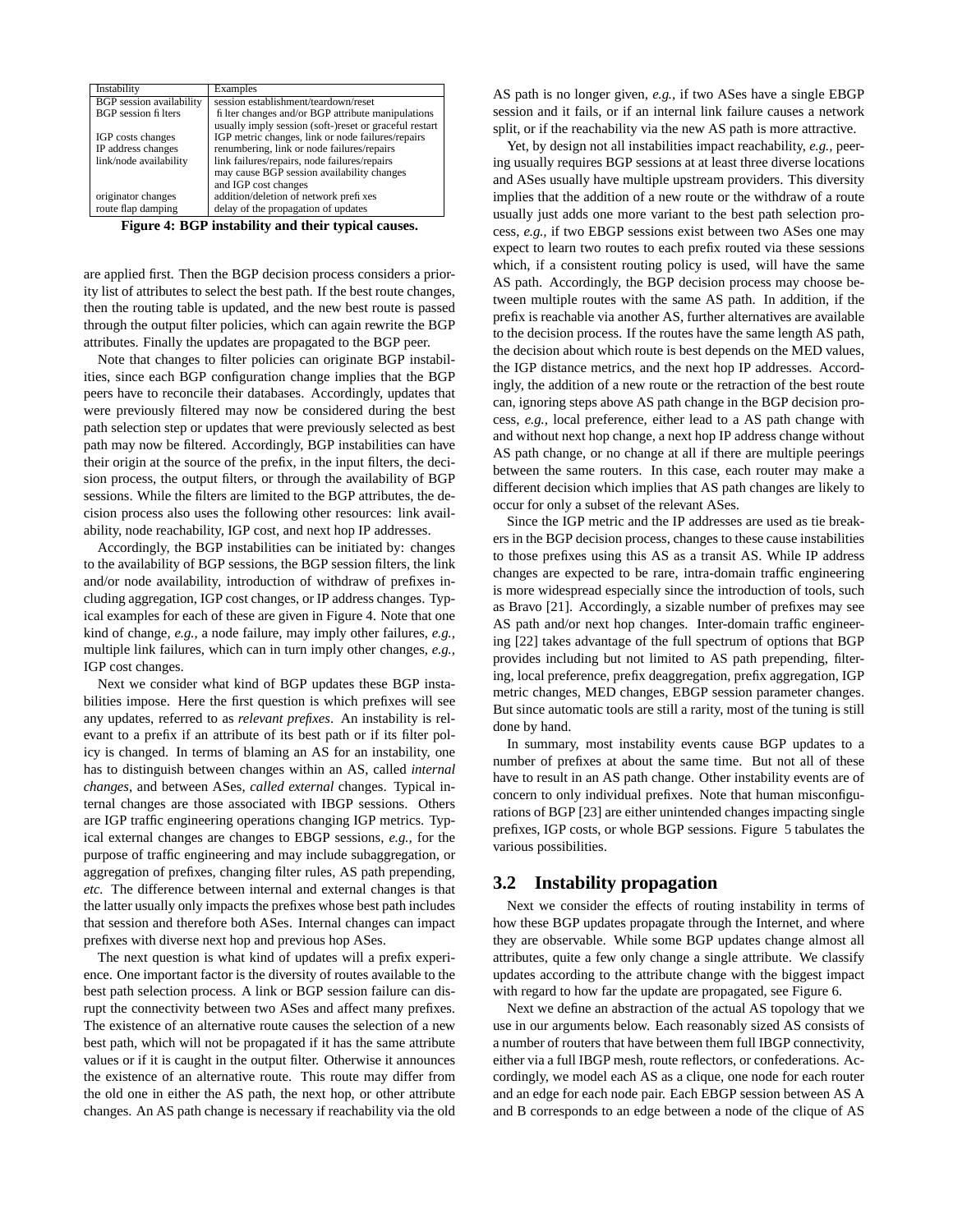| Instability/Condition            | <b>BGP</b> updates       | expected number of<br>effected prefixes | responsible<br>AS | comment                           |
|----------------------------------|--------------------------|-----------------------------------------|-------------------|-----------------------------------|
| <b>EBGP</b> session availability |                          |                                         |                   |                                   |
| single session                   | AS path changes          | all relevant prefixes                   | both ASes         |                                   |
| multiple sessions                | next hop changes         | subset of rel. prefixes                 | both ASes         | no alt. AS path of equal length   |
| multiple sessions                | AS path/next hop changes | subset of rel. prefixes                 | both ASes         | alt. AS path of equal length      |
| <b>IBGP</b> session availability |                          |                                         |                   |                                   |
| reachability impacted            | AS path changes          | all relevant prefixes                   | AS                |                                   |
| reachability not impacted        | next hop changes         | subset of rel. prefixes                 | AS                |                                   |
| EBGP session filter              | attribute changes        | small subset of rel. prefixes           | both ASes         |                                   |
| <b>EBGP</b> attribute changes    | attribute changes        | small subset of rel. prefixes           | both ASes         |                                   |
| IGP cost change                  | next hop changes         | subset of rel. prefixes                 | AS                | tie breaker in BGP decision       |
|                                  | AS path changes          | subset of rel. prefixes                 | AS                | alt. AS path of equal length      |
| IP address changes               | next hop changes         | subset of rel. prefixes                 | AS                | tie breaker in BGP decision       |
|                                  | AS path changes          | subset of rel. prefixes                 | AS                | alt. AS path of equal length      |
| link availability                |                          |                                         |                   |                                   |
| internal no session change       | next hop/AS path change  | subset of rel. prefixes                 | none              | via IGP cost changes              |
| internal with session change     | AS path changes          | all relevant prefixes                   | AS                | via reachability problems         |
| external no session change       | none                     | none                                    | none              | unlikely                          |
| external with session change     | next hop/AS path changes | all relevant prefixes                   | AS                | via EBGP multiple session         |
| node availability                |                          |                                         |                   | $=$ multiple 'link availability'' |
| originator changes               |                          |                                         |                   |                                   |
| single homed                     | new updates/withdraws    | single prefix                           | originator AS     |                                   |
| multiple homed                   | attribute changes        | single prefix                           | originator AS     |                                   |

**Figure 5: Effects of BGP instability**

| Class of updates   | subclass                | discussion                                                                                                |
|--------------------|-------------------------|-----------------------------------------------------------------------------------------------------------|
| Local pref changes | multi-homed customer    | might cause next hop change                                                                               |
|                    | route selection between | might cause next hop change                                                                               |
|                    | peer/upstream/customer  | should cause AS path change                                                                               |
| AS path changes    | withdraw                | the only route is no longer available corresponds to 'bad news'.                                          |
|                    | new 'better' route      | corresponds to "good news" and can mean a new route with                                                  |
|                    |                         | - a shorter AS path is available (ignoring local pref)                                                    |
|                    |                         | - same length AS path is available (ignoring local pref)                                                  |
|                    |                         | with new MED smaller and same next hop AS / new IGP cost or ID smaller if next hop AS changes             |
|                    |                         | - longer AS path length if local pref or weight is used                                                   |
|                    | implicit withdraw       | corresponds to 'bad news' and can mean the route with                                                     |
|                    | old route 'better'      | - a shorter AS path no longer available (ignoring local pref)                                             |
|                    |                         | - same length AS path is available (ignoring local pref)                                                  |
|                    |                         | with new MED larger and same next hop AS / new IGP cost or ID larger if next hop AS changes               |
|                    |                         | - shorter AS path length if local pref or weight is used                                                  |
| Origin changes     | IGP/Incomplete to EBGP  | implies changes to the AS path, <i>i.e.</i> , current AS is no longer the originator                      |
|                    | EBGP to Incomplete/IGP  | implies changes to the AS path, <i>i.e.</i> , current AS is now the originator                            |
|                    | Incomplete to IGP       | change of status, likely together with next hop change                                                    |
|                    | IGP to Incomplete       | change of status, likely together with next hop change                                                    |
| MED changes        |                         | MEDs are comparable for paths from the same AS                                                            |
|                    |                         | MED changes may reorder paths from the same AS which may cause next hop changes                           |
|                    |                         | MED changes may change ties between path from different ASes which may cause AS path changes              |
| Next hop changes   | without AS path changes | new route uses different EBGP or IBGP session between same peers                                          |
| Community changes  |                         | need to be propagated since they are transitive. Agreement on semantic of global community values missing |

**Figure 6: Effects of BGP updates**

A and a node of AS B. For simplicity and to ensure that AS internal effects are captured, we assume that each AS has enough nodes so that no two EBGP peering sessions are terminated at the same node. Now consider some prefix *p* and its routing table entries at all routers. The graph that is induced by choosing the edges of those sessions over which the router received the update and directing them towards the router is a directed acyclic graph (DAG), as long as there are no temporary loops induced by BGP. Any changes to the BGP sessions may impose changes to the DAG by adding or deleting edges or changing their direction, and all updates for this prefix *p* have to traverse a subset of this DAG. Hereby one has to keep in mind that each update can only traverse each edge in one direction and that each router will only propagate information about prefix *p* if its best route has changed.

Next we consider what this implies for our above classification of updates. Pure next hop changes matter for the current AS and may have to be propagated to neighbor ASes. But unless the router ID is used as a tie breaker in these ASes, the best path for the prefix will not change. This implies that these kinds of updates are highly localized. The same is true for MED changes and local preference changes, as long as the AS path is not changed and the IGP metric

is not propagated via the MED values, see Figure 3(b). Since experience has shown that communities are not necessarily filtered, these updates have to be propagated throughout the subgraph of the DAG that is reachable from the instability creator. In the worst case, AS path changes and withdrawals have to be propagated along the same subgraph. But in most cases, due to the high connectivity of the Internet, other alternative paths exist. In this case, the update has to reach only those nodes that benefit from the new alternative path or those nodes that have to now choose an alternative path.

In summary, while one expects BGP updates to several prefixes if a change to an EBGP session is the instability originator, some or all of the updates may be rather local, *e.g.,* in case they involve only next hop changes. But they can also impose major non localizable BGP updates, *e.g.,* if AS path changes are involved. This may depend on the specific policy of the AS, the ISP's topology, *etc.* Changes to individual prefixes may have only local impact, *e.g.,* if no AS path change is involved, or a global one.

#### **3.3 Observation points**

Different places on the Internet have a different view of the connectivity throughout the Internet. At least in theory, a tier-1 ISP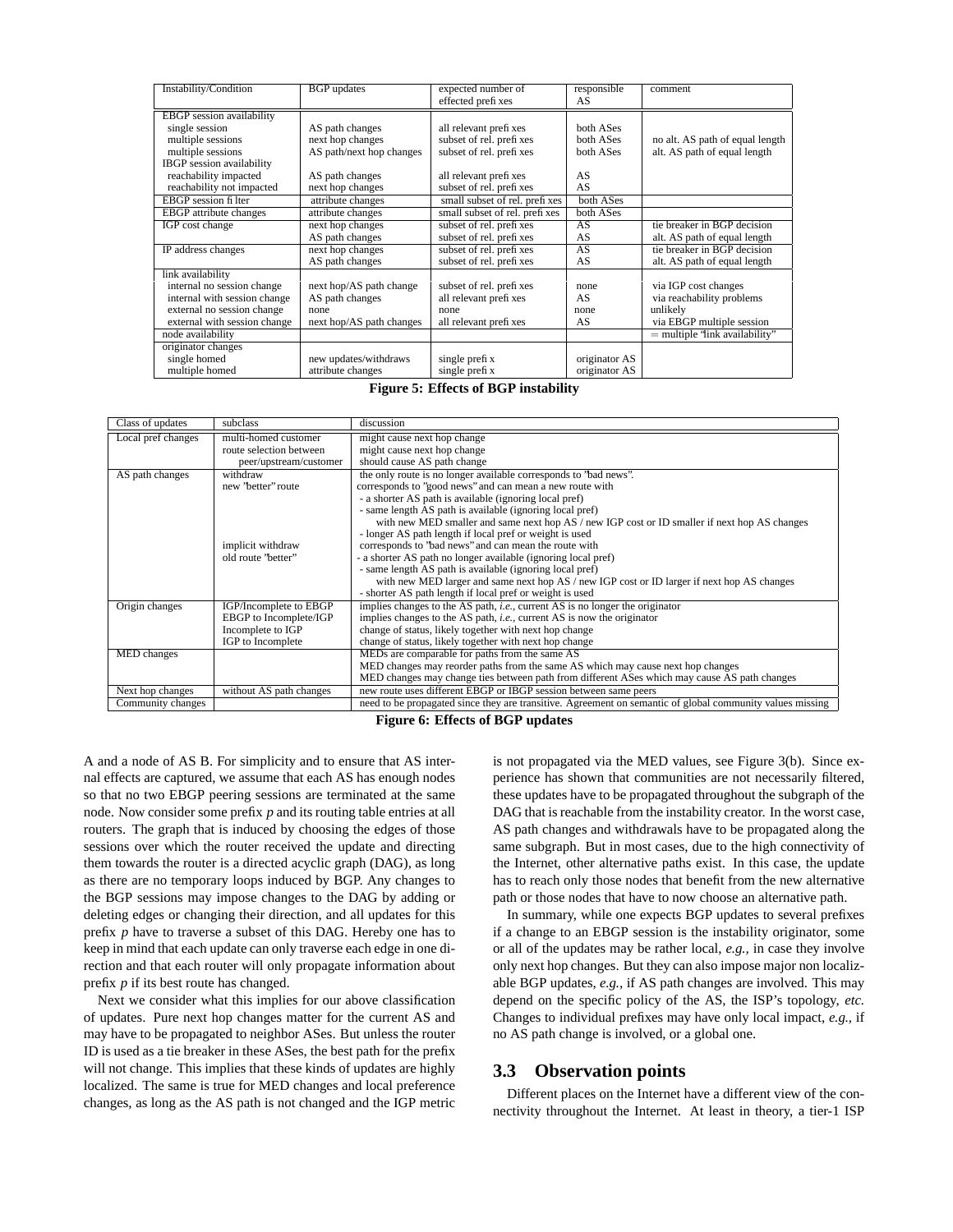(provider) should be able to construct its own full routing table. A full routing table corresponds to knowing a BGP route for all prefixes that are not part of the AS in the sense of reachable via IGP. This information is gathered via customer provider relationships, where the provider learns routes to the customers prefixes while the customer can use the provider as default or receive a full routing table from the provider, and peering relationships to other providers, where each provider informs the other providers about its customer prefixes. Routes to prefixes learned from another peer are not propagated. Consequently the routing table that tier-n  $(n > 1)$  provider receives from its customers and peers is not a full one. They need a provider in order to supplement their table to a full routing table. To ensure reliability they usually use at least two different providers. Another consequence is that tier-1 providers more or less have to peer with each other to build the core of the Internet, while ISPs that do not provide transit services, and "simple" customers, *e.g.,* multi-homed ASes, are at the periphery. Often the AS graph is directed with the core AS at the top and the periphery at the bottom.

The policies outlined above capture only a small subset of all possible relationships between two ASes, but they seem to apply to a substantial part of the relationships [24, 25]. This structure has certain implications regarding connectivity. At the top, the connectivity is excellent – many alternative paths of the same AS-path length are available. Closer to the bottom, this diversity is significantly restricted. Furthermore, since customer ASes often have a primary connection to one AS and a backup connection to another AS, the connectivity is further reduced, as the backup path may not be visible to most of the Internet unless a failure close to the customer occurs. Accordingly, a monitoring point at an AS towards the bottom of the AS topology may not see any of the updates caused for example by a session reset between two tier-1 ISPs. Such a session reset may not change any of the best routes at this AS. In contrast, a monitoring point at a tier-1 ISP may not see any updates caused by a peering link failure between two of its customers. The redundancy requirement inherent in peering should guarantee this.

In summary, our initial question of how to locate the origin of an instability leads to related structural questions: How far does each class of BGP update spread? What is the impact radius of an instability, and how is it related to the position of the instability creator in the AS topology?

#### **4. ADOPTED METHODOLOGY**

Beyond opening new questions for the general evaluation of BGP, Section 3 motivates and imposes certain adaptations of the proposed basic methodology as well as introduces additional heuristics. The final approach is outlined in Figures 7 and 8. The first reflects the necessary adaptations while the second corresponds in essence to the ideal methodology (see Figure 2).

#### **4.1 Candidate sets**

Since instabilities can originate within an AS or between ASes our basic units are edges either between two ASes or within an AS. The **candidate set** of an AS path consists of an edge for each AS and an edge for each pair of consecutive entries on the path. Note that typically the path received at the monitoring point does not contain the AS in which the monitoring point resides, for brevity called the monitoring AS. However, should the path indeed contain the monitoring AS, then we can exclude that AS if care is taken to exclude all updates associated with session resets on the monitoring session. For example, the candidate set for the path 4321 where



**Figure 7: Per prefix – adapted meth. for locating instabilities.**

| ## identify correlated events CE across prefixes                            |
|-----------------------------------------------------------------------------|
| foreach time-unit t                                                         |
| $CE = CE \cup new correlated event(t);$                                     |
| for each correlated event $ce \in CE$                                       |
| event_set <sub>c</sub> e = associate_ce_events(ce)                          |
| ## Greedy heuristic for clustering instabilities                            |
| for each correlated event ce and event $e \in$ event set $e$                |
| $P = \cup$ prefix(e)                                                        |
| while $(P! = \{\})$                                                         |
| reset counts to 0                                                           |
| foreach $p \in \mathcal{P}$                                                 |
| increase count(instability_candidates(event( $p$ ))                         |
| $i =$ instability with count(i) == max(counts)                              |
| $P = P - \{p \text{ with } i \in \text{instability candidates}(event(p))\}$ |
| print instability $i$ with prefixes $Q_i$                                   |

**Figure 8: Across prefix – adapted methodology.**

AS4 is the monitoring AS is: candidates(4321) =  $\{(1,1), (1,2),$  $(2,2), (2,3), (3,3)\}.$ 

**Best path:** In general (see Section 3), it is hard to determine which route is the better one. For updates with path changes, this corresponds to the problem of deciding which of the two AS paths is the better path. Accordingly, the **standard** heuristic uses the conservative approach of including the union of the edges from both AS paths. This yields, ignoring induced updates, a lower bound with respect to pinpointing instability origins. For example, if monitor AS4 sees updates 4321 and 421, this results in best path set(421,  $4321$ ) = {421, 4321}. Should one of the two stable routes be a withdrawal then the best path set is the AS path of the other. If both stable routes are withdrawn then we do not gain any information and the best path set consequently contains all possible paths. If the AS path does not change then the best path set corresponds to one of the two paths.

If one ignores the impact of local preference and if the AS paths are of different length then the better path is the shorter one. Accordingly, the **best path** heuristic only considers the shorter one, *e.g.,* best path set(421, 4321) =  $\{421\}$ . Since we are lacking the information used by the BGP decision process when the AS paths have equal length, we use the standard heuristic.

**Shared path segments:** The example in Figure 3(b) shows that if the new and the old stable AS path have the same initial segments,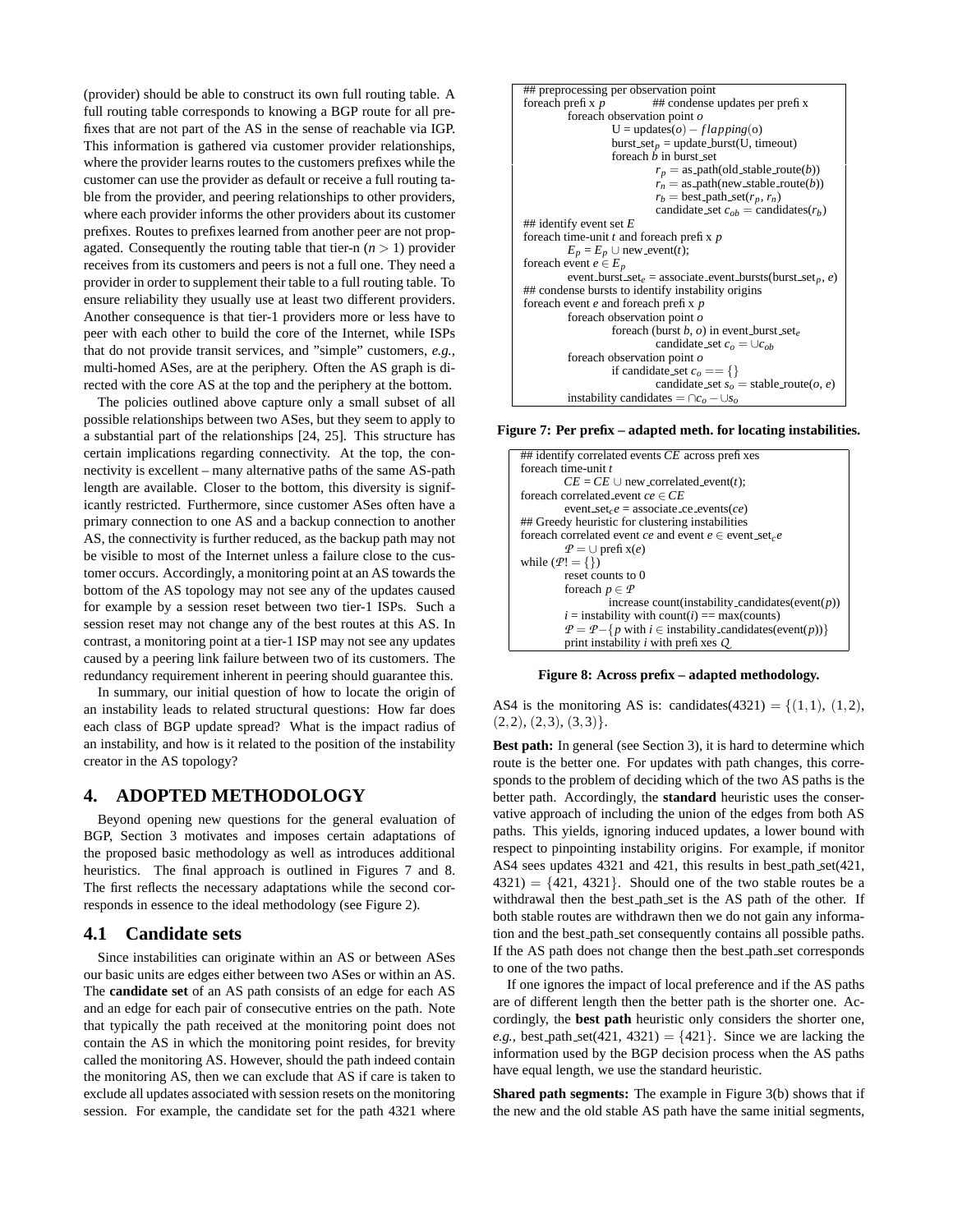it is in general not permissible to exclude it. Yet for an instability in the joined initial segment to cause the later AS path change, the instability has to be propagated through multiple ASes without path changes. This is possible via IGP/MED interactions or by specific filter combinations. Since experience shows that such combinations across multiple ASes are unlikely, one can expect that a heuristic, called **initial path**, which excludes the initial segments up to but not including the edges to the divergence point, does not do too badly. For example, with the initial path heuristic we have at AS7: best path set(754321, 764321) = {7543,7643}−3. This notation means that we can exclude the edge  $(3,3)$  from the candidate set. This heuristic is especially helpful when only non-transitive attribute changes occur, *e.g.,* next hop, local preference, and originator changes. With regards to changes to transitive attributes, *e.g.,* communities, more care may be necessary.

The example in Figure 3 shows that, if the new and the old stable AS paths have the same final segments, it is in general not possible to exclude it. Therefore, applying a heuristic that excludes the final path segment, called **final path**, can be dangerous in the sense of excluding the cause of the instability. Nevertheless exploring it is of interest. For example with the final path heuristic we have at AS7: best\_path\_set(765321, 765421) =  ${65421, 65421}$  - 6.

**Summary:** Note that the standard heuristic tries to never exclude the cause of an instability or the induced instability. The heuristics: best, initial, and final paths can exclude some ASes and AS pairs that might have caused an instability. On the other hand they provide the benefit of narrowing the candidate sets. Accordingly, we are interested in evaluating the benefits and dangers of using the heuristics, especially since Chang et al. [4] by default assume that the initial and the final path heuristic are applicable.

#### **4.2 Update bursts and stable path**

The assumption that BGP converges within some limited time and that it is possible to identify the new best route is addressed next. While, *e.g.,* Griffin [2], Labovitz et al. [15], and Maennel and Feldmann [10], have shown that changes to the AS path can lead to BGP path exploration involving many BGP updates spread across a significant time period, it is possible to identify certain "stable" routes [10, 9]. Note that not all possible updates within the BGP path exploration process are indeed observable at all points [2].

**Update bursts and stable route:** To identify stable routes we use the notions introduced by Maennel and Feldmann [10]. We group updates observed at a given observation point and for a given prefix into a burst of updates, just as one would group packets into flows, using a timeout (referred to as the update burst heuristic). We choose timeouts that are larger than typical min-route advertisement interval timer values, as well as typical propagation and processing delays. This allows us to group updates related to one event. Yet the timer is chosen smaller than typical delays due to route flap damping since we consider these as new instability events (Figure 4). The last update of each prefix burst approximates a stable route. After all, this AS uses this route as its best route for at least the length of the timeout. Given a burst, the **new stable route** is the last update in the burst. The valid route before the beginning of an update burst is the **old stable route** (or **previous stable route**). It is the new stable route of the previous burst at this observation point. The **stable route** (without the modifier of "new" or "old" or "previous") is the route for the given prefix that was valid before the beginning of an update burst that is observed at some other observation point but for which no updates

were received at the given observation point.

Experience [8, 10, 26] has shown that some prefixes will never have a stable route at certain observation points. This happens if a prefix is subject to continuous instabilities. Since this behavior is likely to violate the assumption that each prefix is only subjected to one instability at a time, we use a **flapping** heuristic to identify updates associated with such instabilities. This heuristic identifies all updates that are part of flapping bursts, an update burst determined using a timeout larger than the approximate maximum delay due to route flap damping and that persist for more than one day.

# **4.3 Events**

So far we have adapted the ideal methodology of Figure 2 to include specifics about how to determine (old, new) stable routes, route and path changes as well as best paths calculations. But we are missing a way to identify instability events.

Note that all non-local instabilities of a prefix, *i.e.,* those that cause AS path changes, have to be propagated along a subgraph of the DAG of this prefix. This implies that an instability may be visible at multiple observation points within the DAG subgraph at about the same time. After excluding most effects due to path exploration, propagation delays, and BGP timers by computing per prefix update bursts, we now identify the start and end times of events and associate each burst with an event.

When identifying events we still have to deal with timing problems: within BGP, as well as with the propagation to the observation points, as well as with the "accurate" time synchronization of the monitors. To identify for each prefix the event start and end times together with the appropriate update bursts, those that started within this time window, the two heuristics **new event** and **associate event burst** are used. One way of grouping bursts into events is similar to grouping updates into bursts or packets into flows using a relative timeout. The first event is initialized with the start time and the finish time of the earliest update burst across all observation points. If the time difference between the event finish time and the start time of the next update burst is less than the timeout value, the event end time is set to the end time of this next burst. This implies that the quiet period between the events has to be greater than the timeout value. This approach is referred to as **relative timeout**. A major drawback is that events can span a long time period and may therefore contain multiple actual events. An alternative is to use a **static timeout**. But now the sensitivity of the timeout becomes a problem. An appropriate value for one prefix may not be a good one for another. Furthermore, a static timeout may separate two related update burst into different events.

Accordingly, we also pursue the third option of an **adaptive timeout**. It consists of two steps: During an initial period which starts with the beginning of the event and ends at start + timeout, a relative timeout of timeout/2 value is used. Then a relative timeout of 0 is used. The first part desensitizes the specific choice of timeout values and takes advantage of the nice properties of relative timeouts. The second part together with excluding continuously flapping updates ensures that events are not too long and that parallel bursts are associated with the same events.

## **4.4 Correlated events**

Section 3 clearly outlines that BGP updates to multiple prefixes are often correlated. Accordingly, the next step is to correlate the located instability origins across multiple prefixes and identify clusters. The **Greedy heuristic** outlined in Figure 8 provides a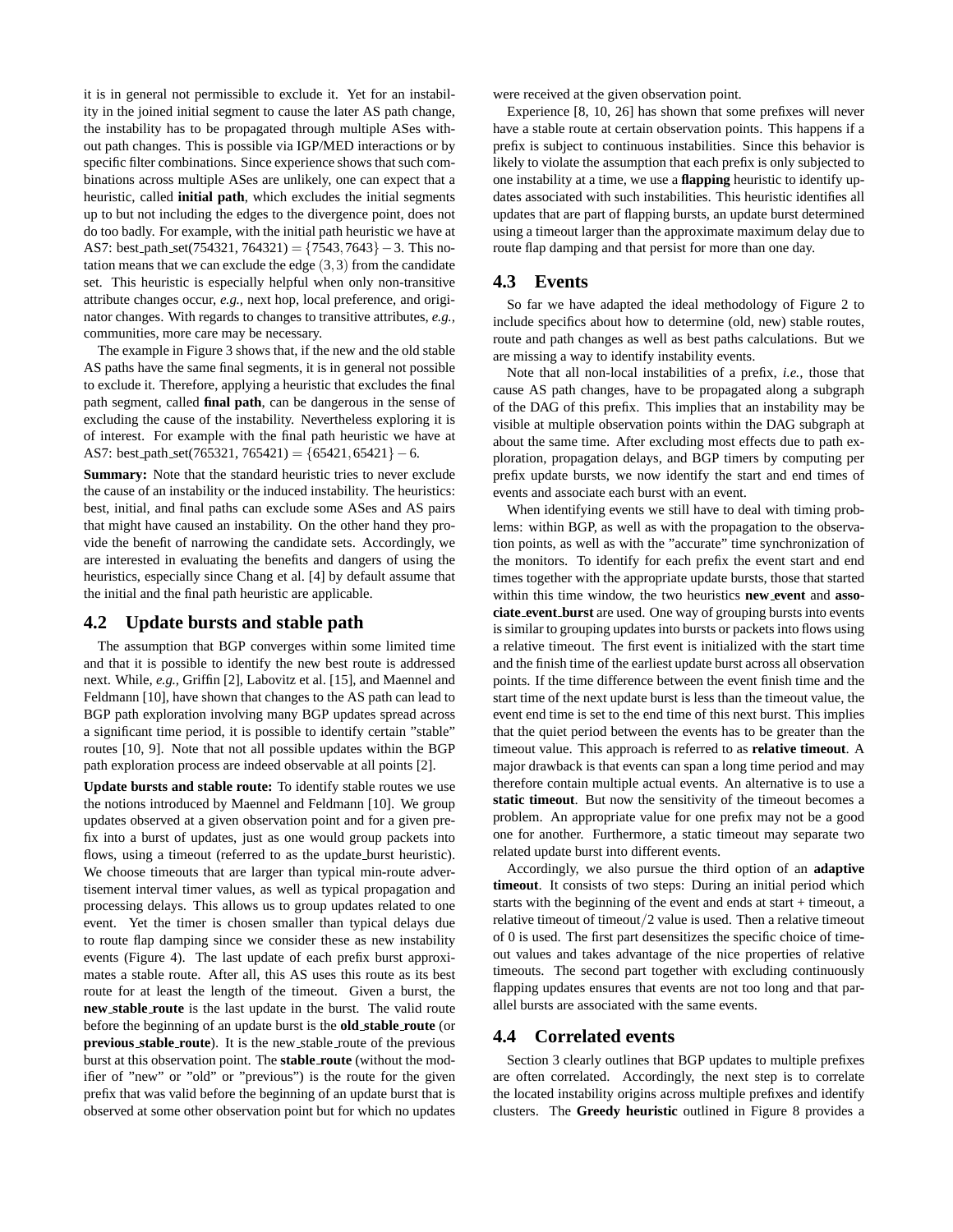simple approach, but it requires us to identify which prefixes experience correlated events. We solve this problem by grouping events per edge to correlated events in the same manner using the same heuristics as for identifying events. But to prevent long events from attracting all other events we put a limit on how much each event can extend the per edge clusters. The number of events in each edge clusters is used in the ranking for the Greedy heuristic.

## **4.5 Related work**

We use the same three dimensions for inferring the origin of routing instabilities as Caesar *et al.* [3] as well as Chang *et al.* [4]: *time, views,* and *prefixes*. Yet Caesar *et al.* first distinguish quiescent and turbulent periods while Heidemann *et al.* perform the per view and prefix steps in one clustering step. Lad *et al.* [5] use an idealized model assuming shortest path routing. Given this assumption, Lad *et al.* reasonably consider prefixes before views. However, if one relaxes this assumption and considers that non-shortest path routes do occur in BGP, then considering prefixes before views can lead to errors. We propose to always consider time first, then views, and finally prefixes. This way we can take the most advantage of our knowledge of BGP.

# **5. DATA SETS**

Our work relies on external BGP routing tables dumps and update traces obtained from RIPE [18], Routeviews [19], a local ISP, and Akamai Technology. Throughout this paper we only present results in an exemplary fashion for the following raw data sets.

**BGP update traces**: from 12/04/03, 00:00 GMT to 12/16/03, 00:00 GMT, consisting of more than 343,600,000 updates from more than 1,100 different peering sessions to more than 650 ASes, including Tier 1 ISPs, major European ISPs, Asian ISPs, and stub ASes. Some ASes provide full feeds while others are partial feeds, with multiple sessions to about 43.3% of the monitored ASes.

**Basic statistics:** Overall the number of observed prefixes is 276,556 of which 28,110 are either from the private address space or contain only duplicate announcements. The latter are excluded from further consideration. Of the remaining, included prefixes, 42.7% were, at some point in time on at least one observation point, subject to AS path prepending, which is a popular policy used for traffic engineering purposes. In terms of inconsistencies we found that 4,038 or 1.46% of the prefixes had multiple originating ASes. Also, 11,507 of the pairs of (observation points, prefixes) were continuously receiving updates in the sense that they have at no inter-update time larger than 2 hours for more than 1 day.

**Inferred AS topology:** We took one day of BGP table and update data on December 10, 2003 for the purpose of analyzing AS relationships and inferring AS paths for simulation purposes as described below. 3,428,464 distinct AS paths after ignoring AS prepending are used as input to the relationship inference algorithm. The graph consists of 16,757 nodes with 45,376 edges. Based on the relationship inference, we have 30,653 customerprovider relationships, and 1,532 pairs of ASes are found to have peering relationships. 97.9% of the input AS paths are found to be valid policy paths, *i.e.,* conforming to the inferred relationships.

# **6. WHAT IF – SIMULATIONS**

To understand the accuracy of our algorithm for inferring the location and the cause of routing instability, we validate via extensive simulations on the inferred AS topology. We make use of RouteScope [27] in inferring all valid policy paths between two ASes. RouteScope uses a simple algorithm based on shortest AS hop count for inferring AS paths between two end systems, without access to either host, by using information from BGP tables collected from multiple vantage points. Given the collection of AS paths from BGP tables, the AS relationship inference algorithm by Battista *et al.* [28] is used to identify all valid policy paths. Valid AS paths are assumed to go through paths in the form of *CustomerProvider\* PeerPeer? ProviderCustomer\** (denoted as *AS path rule*), where "\*" represents zero or more occurrences of an AS edge and "?" represents zero or a single occurrence of an AS edge.

Based on the inferred AS relationships, edges in the AS graph are grouped into the following four categories: (i) custom-provider link (UP link), (ii) provider-custom link (DOWN link), (iii) peering links (FLAT link), and (iv) unknown AS relationship. For the last type, we replace the edge with one UP link and one DOWN link, effectively removing any restriction on the inclusion of edges with unknown AS relationships. We repeated our analysis with all such edges excluded from the AS graph. The results are very similar to what we report here. The accuracy of RouteScope in predicting AS paths from several selected ASes to the entire Internet is around 85%. Inaccuracy stems from the following reasons: (1) Inaccuracy in AS relationship inference. (2) AS prepending effect is ignored. (3) Special routing policies for particular prefixes. We emphasize that such inaccuracy does not affect our evaluation methodology, as we aim to have a reasonably accurate AS topology to study whether our algorithm can precisely identify the location of simulated failures, given the AS paths selected before and after the failure.

# **6.1 Controlled experiments**

We perform the following set of controlled experiments. RouteScope can infer a set of most preferred valid policy paths between any two AS pairs in the AS graph. Oftentimes, multiple AS paths appear to have the same preference, *i.e.,* with the same AS path length and of the same type (customer, peer, or provider routes). To understand the effect of an arbitrary link failure, we randomly select a set of observation points and destination points by picking from tier-1 ISPs, tier-2 ISPs, ISPs with other ranks (based on ranking algorithm in [29]), and stub ASes based on a fixed proportion. We also attempt to include the observation points from which we have the BGP feeds as part of the source ASes.

Given the selection of source and destination AS nodes, we study the effect of a failure by computing the set of best AS paths before and after the failure. We remove the inter-AS link affected by the failure. In practice, there may be multiple peering links between two ASes, especially two large providers. We simplify this by assuming a single link and thus simulate the worst case scenario. We select 100 failures strategically by considering a variety of combinations of ASes in different parts of the Internet hierarchy, *e.g.,* between two tier-1 ASes, a tier-1 AS and a stub AS, two tier-2 ASes, *etc.* Given the set of equal cost paths between two ASes, we impose a selection among all equal cost paths to make sure the routing decision is consistent. For instance, if AS X selects a route advertised by AS Z, and AS Y chooses a route from AS X, Y's route must also go through Z.

To our surprise, just randomly selecting 100 destinations and observation points can make it hard to observe any changes in the best paths. Contrary to previous claims, in our simulations, we found that BGP failures are fairly well-isolated due to redundant paths, see Section 3.2. We plan to explore this further using the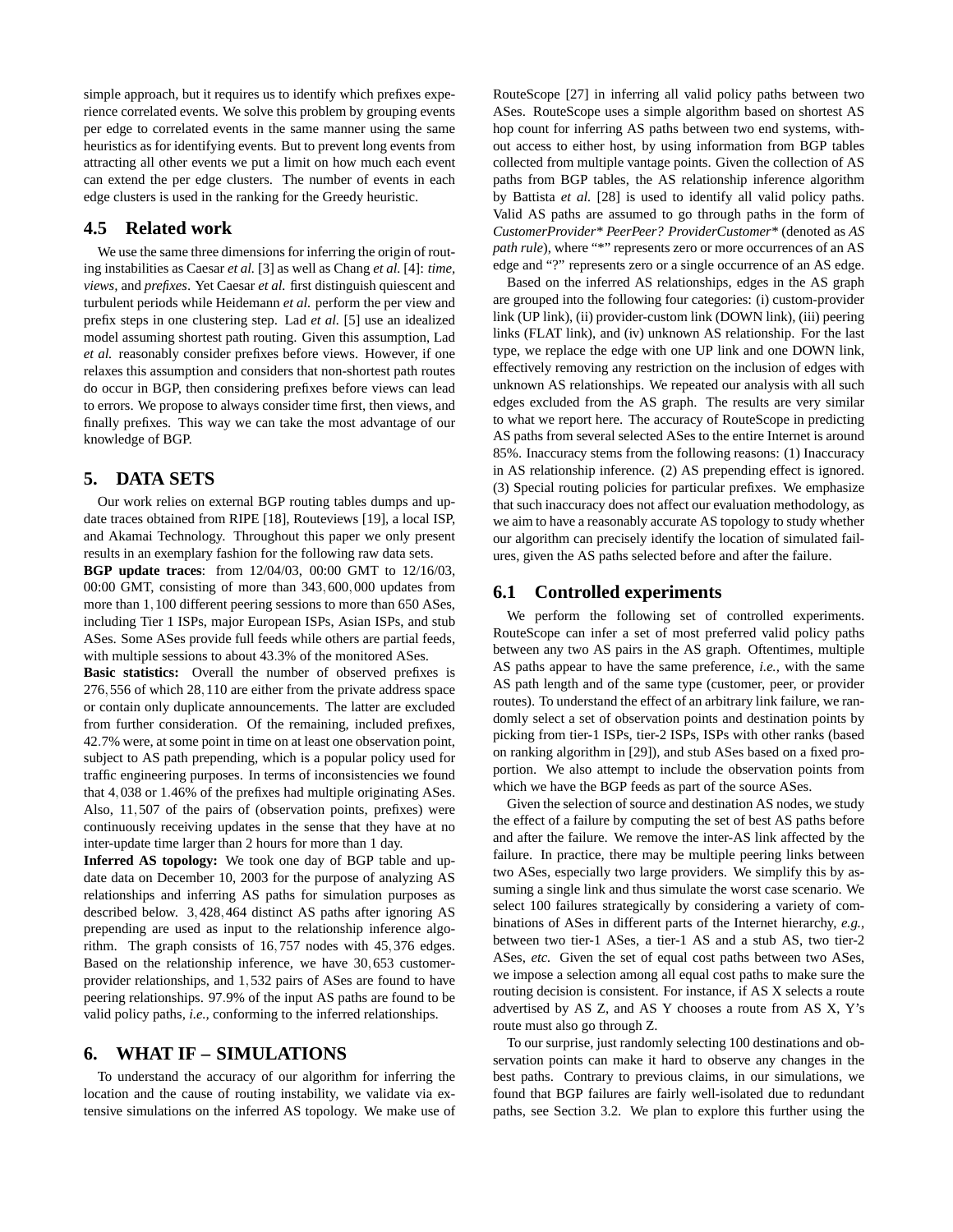RouteScope by understanding the properties of topologies where a particular failure between two ISPs of given ranks can affect.

## **6.2 Results**

Given the results of the failure, we apply our heuristics (see Section 4) to the data sets to compute possible instability candidate sets. We note that none of the heuristics has ever excluded the failed edge from the resulting instability set indicating that the approach is sound. Indeed it is not surprising that none of the examples from Section 2.2 materialize since the simulation scenario mainly follows the assumptions except for best path. Preferring customer and peering relationships over upstream providers may cause the best path heuristic to fail.

To explore whether the failure location has any impact on our ability to locate it, we divide the failed links into three classes: "top tier" (between tier-1's and tier-2's or between a tier-1 and a tier-3), "middle tier" (between tier-2's, tier-3's or tier-4's), "bottom tier" (all others). Unfortunately the observation that random selection of points makes it hard to observe any changes also implies that the number of observation points that observe any best path changes is limited. This is extreme for the bottom class where of the 9,112 events, about 15% are observed at multiple observation points. For the middle tier, this value is close to 40% and for the top tier 69%. While this might limit the potential gains of our methodology, Figure 9 shows that it is possible to derive instability set sizes with the conservative standard heuristic of  $5 - 7$  for more than 68% of the failures with only two observation points. With 10 observation points this increases to almost 88% and almost 100% with further observation points. This implies that it is easier to track those failures that are percolating through larger parts of the Internet.

Narrowing the instability set size to three is the best one could hope for since the candidate is at a peering link which causes the instability set to already contain three edges. This set can only be further reduced by using other heuristics. Figure 10 shows this benefit for the bottom class. The best path heuristic helps decrease the instability set size from two inter-AS links  $(= 5 \text{ AS-AS edges})$  to one  $(= 3 \text{ AS-AS edges})$  for more than 20% of the events. The stable, the initial, and final heuristics exclude more edges so that even the precise instability origin can be determined. Overall the combination of all heuristics reduces the instability set to less than 5 AS-AS edges including intra-AS edges for more than 88% of the cases. Figure 11 shows that using our heuristics with five observation points, one can pinpoint the origin for more than 80% of the events down to less than 5 edges for bottom tier, 6 edges for middle tier and 7 edges for the top tier. Overall this indicates that the huge redundancy within the Internet core adds additional complexity to pinpointing the origins. On the positive side these edges are used by many different prefixes so that the Greedy heuristic will capture the appropriate edges, which it indeed does for these failures.

# **7. WHAT IS – DATA ANALYSIS**

Having shown that our methodology is sound in the "what if" world, we can now apply it to the "real world". For this we need to determine how sensitive the results are to the heuristics as well as their parameters. Furthermore each step provides us with useful information about how far BGP updates spread and their impact radius. For the purpose of the evaluation, we partition the approach into the following four stages: (1) update burst calculation, (2) grouping of bursts to events (3) instability candidate calculation for each event, and (4) correlation of events.

# **7.1 Update bursts**

The update burst calculation is used to identify prior and post stable routes and one of the more interesting questions is how do these stable routes differ. We classify the changes into the following groups: *path* summarizes all updates that have changes in their AS path, *reachability* counts those prefix bursts where a route either became available or was withdrawn, *community* sums up those without path and reachability changes but with a change in their community attribute, *nexthop/med* includes those with either nexthop or med but no AS path or community change, *other* captures all other attribute changes not within any of the previous classes, while *none* pools those where all attribute values of the two stable routes remain equal. Note that if, *e.g.,* the AS path and the MED changes then the burst is counted as a path change.

Figure 12 shows a histogram of the number of bursts per group for different timeout choices. Notice that while more than 23% of the 2 minute bursts include a path change, more than 24% do not result in a change, even though within the burst there was a change. Furthermore, a significant fraction only propagates attribute changes that should mainly have local impact. On the other hand, about 5% of the bursts with pure community changes have to be propagated through the full reachability graph unless some providers filter such community values.

We decided to study timeouts ranging from 2 to 16 minutes. The smallest value, 2 minutes, can be sufficient to group updates caused by path exploration together into one burst. For example, Mao et al. [6] have shown that most beacon announcements converge within a two-minute window. Yet since there are various ways in which BGP updates can be delayed, including MRAI timer, route reflectors, *etc.*, not all path exploration can be captured with timeout values of 2 minutes. Accordingly, we study larger timeouts of 4, 8 and, 16 minutes as well. The problem with large timeouts is that they can group the results of several instabilities together, *e.g.,* an instability together with the instability repair, which may correspond to combining bursts with smaller timeouts of group path or group reachability to one of group none. The decrease in the absolute number of bursts as well as the above average decreases in the path and reachability groups is apparent in Figure 12. The larger timeout values are especially problematic since they are larger than the delays imposed by route flap damping. Furthermore, they limit our ability to pinpoint the exact time of the instability which is needed for the next steps for determining the origin of the instability.

In terms of the duration of the instabilities, Figure 13 shows a histogram of the number of bursts per group for a timeout choice of 2 minutes, by duration of the burst. That a large fraction of the bursts lasts less than 64 seconds, independent of the timeout value, is an indication that most timeout values are reasonable. On the other hand we note that the longer a burst lasts the more likely it is to recover its old stable route. This is (not shown) even more dominant for larger timeout values. The bursts in the community, nexthop/med, and other groups tend to be significantly shorter than others. This may be an indication that these bursts are not the result of a path exploration. As the duration of a burst is somewhat correlated with the number of updates in a burst, it can be expected that most bursts contain a fairly small number of updates. Figure 14 shows the result of first grouping bursts according to the number of updates that they contain and then computing the relative distribution across the groups. Most of these involve a change in either reachability or in the AS path. The fact that most bursts in the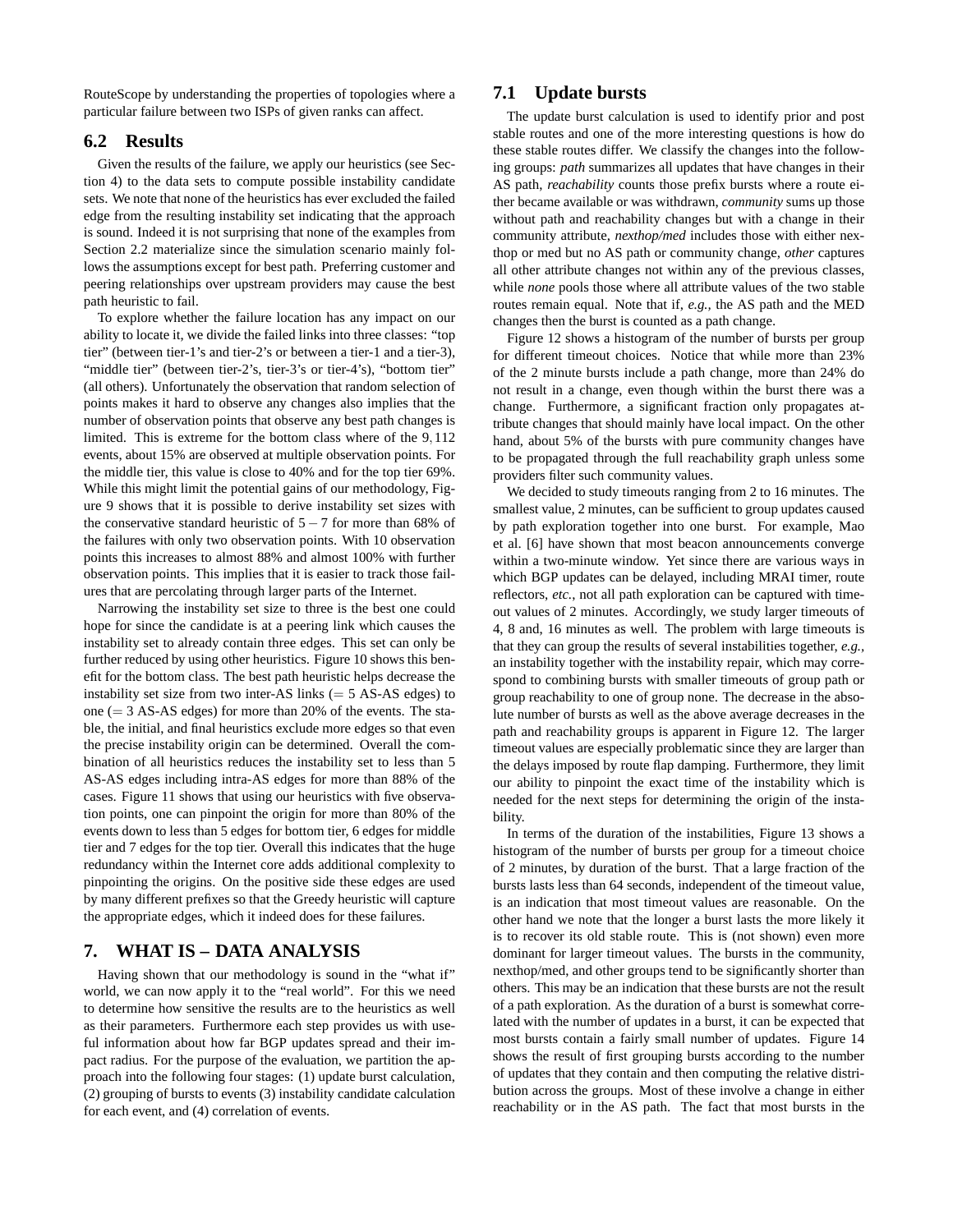

**Figure 9: Sim: instability set size hist. for # of obs. (heur.: standard, loc.: top).**



**Figure 12: Stable route differences for various timeouts.**



**Figure 10: Sim: instability set size hist. for various heuristics (obs: 2).**



**Figure 13: Stable route differences for burst length with 2 minute timeouts.**



**Figure 11: Sim: instability set size hist. for failure locations (heur.: all, obs.: 2).**



**Figure 14: Stable route differences by # of updates in burst for 2 minute timeouts.**

community, nexthop/med, and other group are dominated by small bursts is another indication that no extensive path exploration takes place. Yet, longer timeout values cause the numbers of updates within bursts to increase and these are likely to be in group none. Since we want to pinpoint instabilities in time and since bursts of group none have lost most of their information about the location of the instability, we proceed with update bursts of 2 and 4 minutes.

#### **7.2 Events**

This stage associates bursts from various observation points with events using various timeout heuristics: relative, static, and adaptive timeout. With regard to choosing parameters, the event associated timeout should be compatible with the update burst timeout. Choosing an event timeout less than the burst timeout indicates that one is more stringent for grouping events than for updates and can create situations where a burst should be part of two events. To avoid this, we choose to be more lenient and use a timeout greater than or equal to the burst timeout. Still the timeouts should not be too large to avoid grouping those bursts together that were separated by the timeout of the burst calculation. Accordingly we select the following parameter sets for relative: (bursts=2m,events=4m), (b=4m,e=8m); static: (b=2m,e=8m),  $(b=4m,e=16m)$ ; adaptive:  $(b=2m, e:(max=16m, rel=4m), (b=4m,$ e:(max=16m,rel=4m)).

Overall we notice that the specific choice of parameters and heuristic does not appear to cause major differences. For example, Figure 15 shows a grouping of the events into similar categories. An event belongs to group "path" if at least one of its bursts belongs to this group. An event belongs to group "reachability" if no burst belongs to group "path" and at least one burst belongs to group "reachability," *etc.* Some observations about bursts carry over to events, *e.g.,* events are again dominated by path and reachability changes. But while more than 24% (28%) of the 2 (4) minute

bursts are in group none, less than 14% (18%) of the events are. In comparison, note that the fractions of events with community, next-hop, or other attribute change have increased significantly.

One of the reasons for proposing to use the static and adaptive timeouts is that we want to limit the duration of each event in order to pinpoint the origin of instability, either in the next step or the final step of event correlation. This is indeed the case for these heuristics. Figures 16 and 17 show histograms of the event durations for a subset of the parameter choices. Note that most events, just as most bursts, are short, yet a few last for a long time. While the events identified by the relative heuristic can be long (more than 4 hours) the ones generated by the static heuristic are indeed less than 16 minutes. The adaptive timeout events are somewhere in between since they separate active from quiet periods and are patient enough for active periods to finish.

The next question motivated by our experiences with the simulated failures is how many observation points observe each change. More than 66.6% of instabilities are only observable at a single observation point and 16.1% at two. Overall 95.3% are observable at less than 10 observation points. This again confirms that BGP indeed provides significant isolation against routing updates.

## **7.3 Instability candidates**

Once the bursts are grouped to events, we can apply path heuristics to compute the instability candidates for each event to compare with simulation results.

#### *7.3.1 Beacons*

We first apply our heuristics to BGP beacon prefixes [6]. A BGP beacon is an unused prefix which has a well-defined schedule for announcement and withdrawal; thus, we know precisely the origin of instability.

Our experiences with the simulation results have shown that we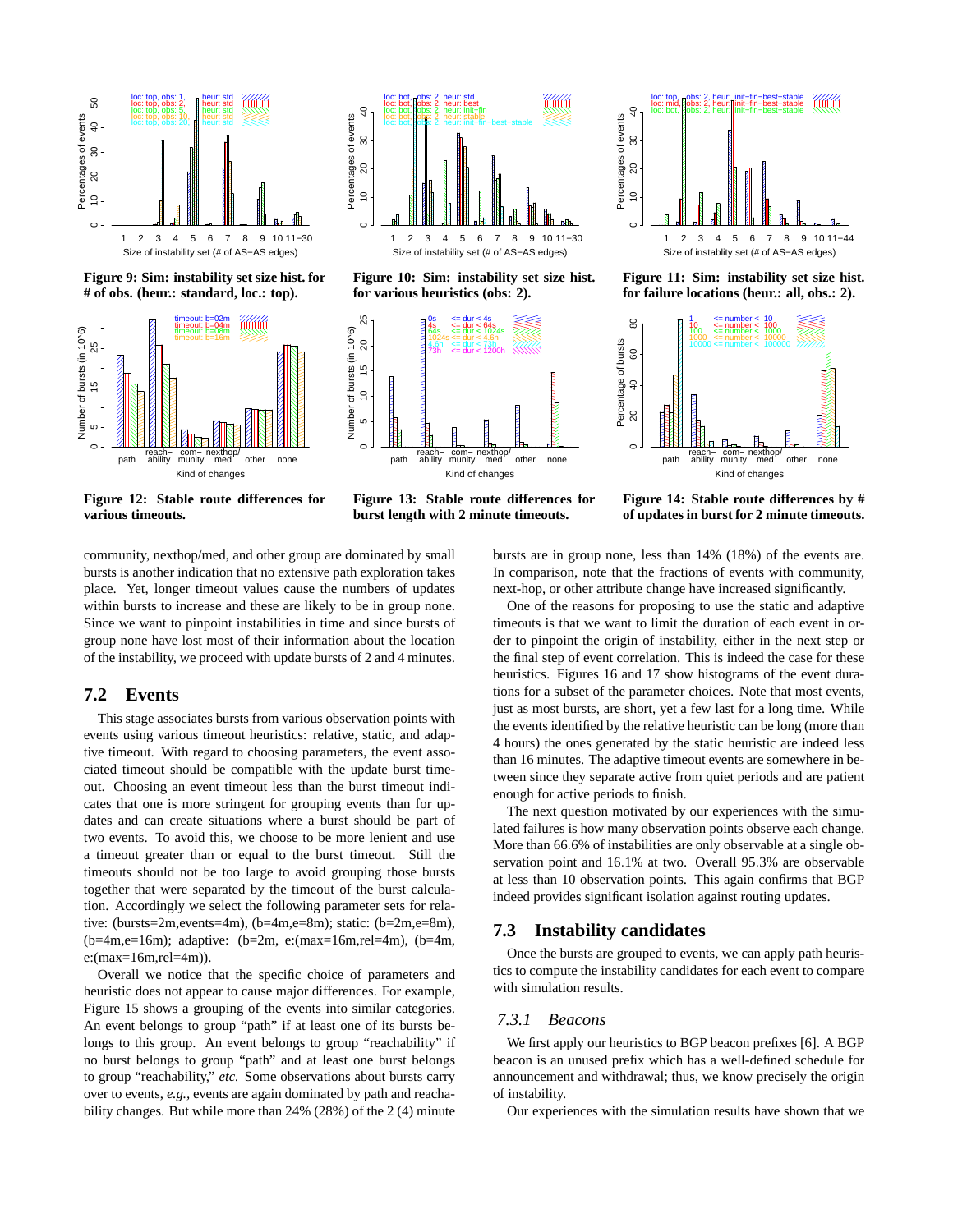

**Figure 15: Event characterization for various timeout heuristics.**



**Figure 18: Beacons: instability set size hist. for # of obs. (adaptive (b=**2**m,e: (max=**16**m, rel=**4**m)); heur.: standard).**





**Figure 16: Event duration for various timeout heuristics .**



**Figure 19: Beacons: instability set sizes hist. for timeout heuristics (obs.: 2; heur.: standard).**



**Figure 17: Event duration (log y-scale) for various timeout heuristics .**



**Figure 20: Beacons: instability set size hist. for heuristics (adaptive: (b=**2**m,e:(max=**16**m,rel=**4**m)); obs: 2).**

ber of events that are only observed at a single observation point, they still generate results of a similar accuracy level in terms of the instability sets they identify.

Figure 20 shows the histogram of the sizes of the instability sets for the different path heuristics. The conservative approach of the "standard" heuristic is rather successful, and the "best path" heuristics improves the accuracy by more than 7%. But the "stable", "initial", and "final path" heuristics prove to be disastrous. The intersection size is empty in more than 55% and for stable up to 83% of the cases. This indicates that the examples shown in Section 2 are not just possible but that BGP features that create similar results are in use in the Internet. Note that the results are similar for different choices of timeout heuristics.

#### *7.3.2 All prefixes*

Next we apply our path heuristics to all prefixes and consider the same set of plots as for the BGP beacons (Figures 21, 22, 23). Clearly the results are not quite as good as for the BGP beacons. On the other hand being able to pinpoint the origin of an instability, which is observed at two observation points, to three AS edges for more than 42% of the cases, and to five AS edges for about 70% for all timeout heuristics, and more than 76% for some, is quite impressive and shows that we have made significant progress towards understanding the origin of BGP instabilities. We checked that almost all of the time, 99.9%, instability sets with three AS edges correspond to those that surround a BGP peering location, *e.g.,* AS1 and AS2 are peers and the instability set contains (AS1- AS1, AS1-AS2, AS2-AS2). Furthermore, most of the time the AS edges in the instability set are continuous on some AS path.

Furthermore, with increasing number of observation points, the ability to pinpoint increases (see Figure 21). But most important,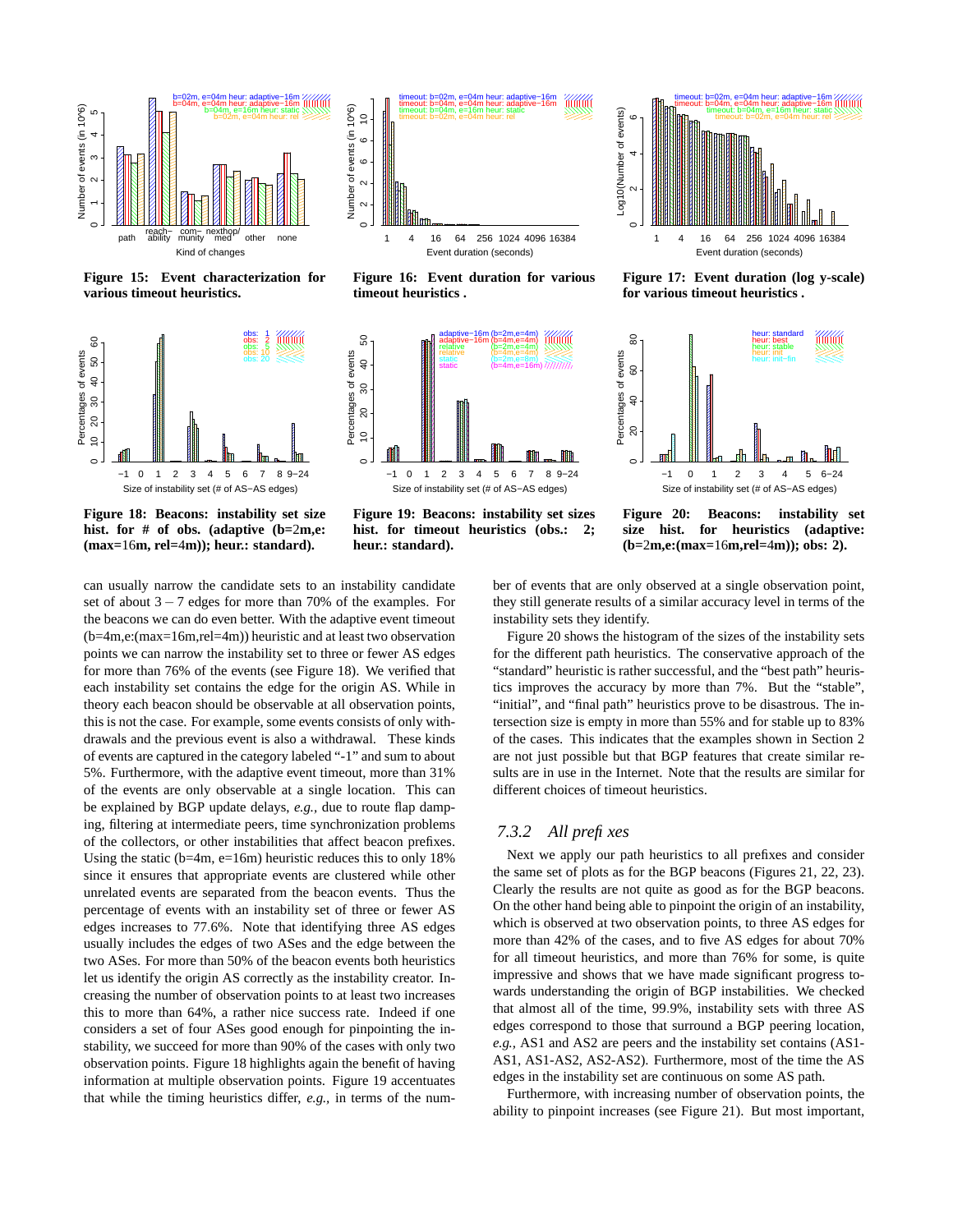

**Figure 21: Instability set size hist. for various # of obs. (adaptive: (b=**2**m, e:(max=**16**m,rel=**4**m)); heur.: standard).**



**Figure 22: Instability set size hist. for timeout heuristics (obs.: 2; heur.: standard).**



**Figure 23: Instability set size hist. for various heuristics (adaptive: (b=**2**m, e:(max=**16**m,rel=**4**m)); obs.: 2).**

the instability set is hardly ever reduced to size 0, which confirms that using the standard methodology is a safe approach for reducing the candidate set size. Indeed with more than 5 observation points it is possible to reduce the size to five edges for almost 90% of the events for all timeout heuristics without increasing the fraction with zero size instability sets.

Comparing the various timeout heuristics, Figure 22 shows that the impact of the specific methods increases but is not that dramatic with the exception of the static heuristic based on 4 minute bursts. This indicates that timeout values of 2 to 4 minutes used in the other heuristics may not yet be optimally chosen.

The impact of the path heuristics (Figure 23) is on the one hand positive, *e.g.,* for "best" path, but on the other hand again disappointing for "initial," "final," and "stable." The results for "stable," however, are not quite as bad as for the BGP beacons. In a significant number of cases, the "stable" heuristic helps to exclude quite a number of suitable AS edges, *e.g.,* for those events that with "stable" have an instability set of two AS edges. But it appears that the heuristic needs to be fine tuned to require multiple observation points to classify a given edge as stable before declaring it as such. Overall the results are rather promising.

Regarding the origin of instabilities, we further inspect the instability sets with up to and including three edges for the adaptive heuristic (b=2m,e:(max=16m,rel=4m) including all observation points. For these, 30.4% of the time the origin AS is the only AS in the instability set. For 66.3%, the origin AS is one of the edges. This leaves us with 3% that are unconnected to the origin AS. Of these, .4% included only a single AS, while 1.3% include multiple ASes. The others 1.3% include some inter AS link.

#### **7.4 Event correlation across prefixes**

So far we have seen that it is possible for most events that involve more than a single observation point to identify a reasonable-sized instability candidate set. To locate a plausible origin for the remaining events we can take advantage of our knowledge of BGP instabilities, see Figure 5. Most of the plausible events cause updates to multiple prefixes at about the same time. Given that the instability set computation has already narrowed the origin of the instabilities, majority decisions help us now to further pinpoint the instability origins using the Greedy heuristic, see Section 4.4.

Using rather aggressive timeouts of 4 minutes to determine which edges are considered correlated for each event, and artificially shortening the duration of each event to a maximum of 16 minutes help us to ensure that we mainly catch correlated events. In each time period, selecting the edge that is involved in the most instabilities is easy as the number of events differ by a rather significant factor, usually larger than 1.5. We have even observed factors of up to 3. Indeed the distribution of correlated events by edge appears to be consistent with a Zipf distribution, which justifies using the Greedy heuristic. This also explains why the Greedy heuristic is rather successful in identifying instabilities. Once the most likely candidates have been identified the Greedy heuristic may have to break ties. We choose to not break ties but rather include all edges as possible instability origins.

After applying the Greedy heuristic, with the adaptive timeout heuristic, we are able to associate 93.4% of the prefixes to a single AS as a possible origin for the instability. A single AS corresponds to the intra-AS edge. In more than 97.2% of the cases Greedy narrows the possible instability origin to at most three AS edges. Even if the instability origin includes three AS edges, the instability origin points to a single peering connection in more than 47.5%. As the edges correspond to the two intra-AS edges and the link between them. In the other 52.5%, the instability origin seems to lie inside any of the three involved ASes. If we require that each correlated event has at least 100 prefixes, we are able to associate 96.3% of the prefixes with a single instability origin.

#### **7.5 Validation**

Given that Greedy appears to be able to further pinpoint the instability origin, the obvious question is if the caveats and dangers highlighted by the examples in Section 2.2 have been sufficiently addressed or if the heuristic misguided us. We address this issue by further validating our results in two ways. First we use syslog data from a large tier-1 ISP to see if we can correlate times when Greedy identifies the AS edge *A*-*A* (A is the AS number of the tier-1 ISP) as instability origin with session resets within the tier-1 ISP. Second we again take advantage of our simulator by comparing the inferred origin of instability with simulated results. For this purpose we select some instabilities identified by Greedy to simulate and then compare the outcome.

For the first validation step we selected 35 events for which Greedy identified *A*-*A* as instability origin and the syslog data is available. We checked them against the appropriate router syslog data from the ISP. (Note that the syslog data is not available for the entire week.) We say that we find a session reset that corresponds to the event if at most the 5 minutes of the instability event overlaps with the session reset time window – starting 1 minute before the time session reset occurs shown in the syslog and ending 1 minute after that. Adding 1 minute to the time window addresses potential clock synchronization issue and the delay in observing the change